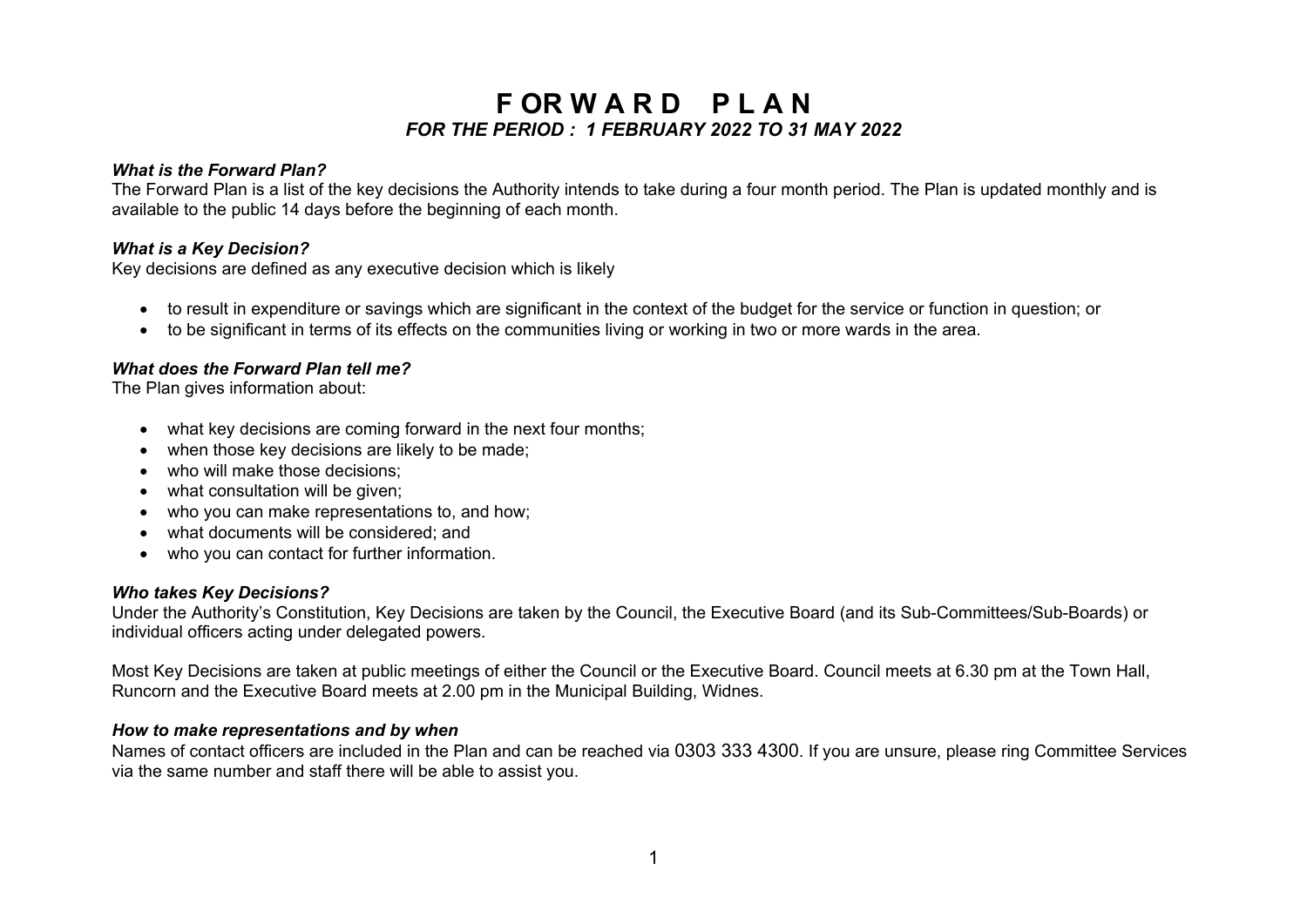## **FORWARD PLAN OF KEY DECISIONS FOR THE PERIOD 1 FEBRUARY 2022 TO 31 MAY 2022**

| <b>MATTER TO BE DECIDED</b>                                                                                                                              | <b>DECISION MAKER AND DATE</b> |                  |
|----------------------------------------------------------------------------------------------------------------------------------------------------------|--------------------------------|------------------|
| Improving social, economic and environmental conditions in Halton including<br>enhancing housing provision and creating greater employment opportunities | <b>Executive Board</b>         | 17 February 2022 |
| <b>Halton Micro Grid</b>                                                                                                                                 | <b>Executive Board</b>         | 17 February 2022 |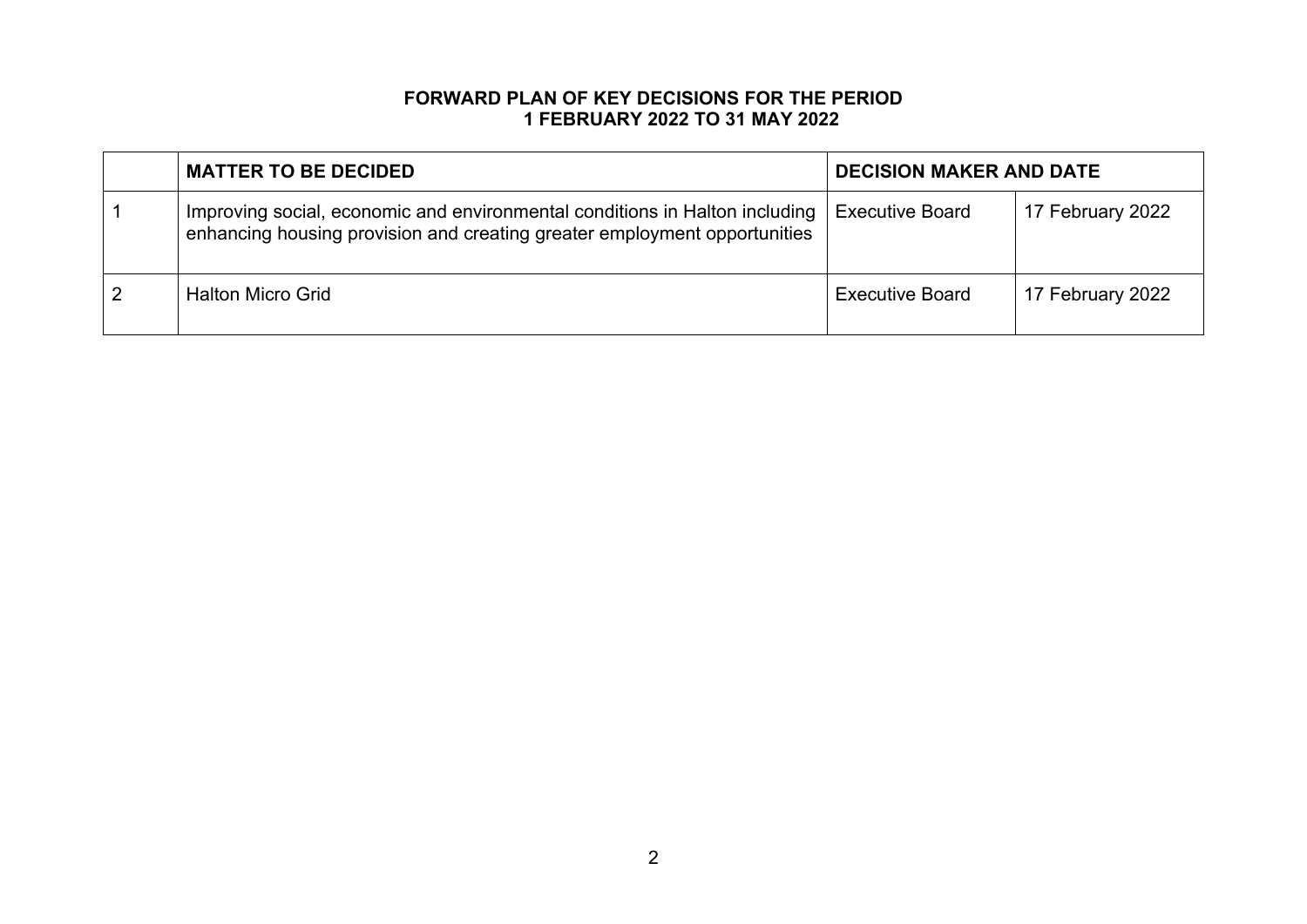| Key Decision | <b>Decision-Maker</b> | <b>Brief Summary of</b> | <b>Consultees and</b> | <b>Relevant</b>   | <b>Lead Officer</b>    |
|--------------|-----------------------|-------------------------|-----------------------|-------------------|------------------------|
|              | and Date              | Decision to be          | <b>Consultation</b>   | <b>Background</b> | <b>Contact Details</b> |
|              |                       | Taken                   | method                | <b>Reports</b>    |                        |

# **Major Projects**

| Improving social,<br>economic and<br>environmental<br>conditions in Halton<br>including enhancing<br>housing provision and<br>creating greater<br>employment<br>opportunities | <b>Executive Board</b><br>17 February 2022 | To enter into a<br>Regeneration<br>Framework<br>Agreement to<br>improve social,<br>economic and<br>environmental<br>conditions,<br>enhance housing<br>provision and<br>create greater<br>employment<br>opportunities in the | N/A<br>Any person wishing<br>to make<br>representations<br>should do so in<br>writing to the Chief<br>Executive by<br>16 February 2022. | The documents<br>contain exempt<br>information as<br>defined in<br>paragraph 3 of<br>Part 1 of<br>Schedule 12A to<br>the Local<br><b>Government Act</b><br>1972. | <b>Chief Executive</b><br>David.Parr@halton.<br>gov.uk<br>0151 511 6000 |
|-------------------------------------------------------------------------------------------------------------------------------------------------------------------------------|--------------------------------------------|-----------------------------------------------------------------------------------------------------------------------------------------------------------------------------------------------------------------------------|-----------------------------------------------------------------------------------------------------------------------------------------|------------------------------------------------------------------------------------------------------------------------------------------------------------------|-------------------------------------------------------------------------|
|                                                                                                                                                                               |                                            | Borough.                                                                                                                                                                                                                    |                                                                                                                                         |                                                                                                                                                                  |                                                                         |

# **Climate Change**

| <b>Halton Micro Grid</b> | <b>Executive Board</b><br>17 February 2022 | To seek approval<br>for the<br>development of a<br>smart micro grid<br>that that would<br>seek to<br>decarbonise the<br>Council's building<br>electricity, heating<br>and transport via<br>the culmination of<br>several | N/A | N/A | <b>Jim Yates</b><br>Jim.Yates@halton.g<br>ov.uk<br>0151 511 6959 |
|--------------------------|--------------------------------------------|--------------------------------------------------------------------------------------------------------------------------------------------------------------------------------------------------------------------------|-----|-----|------------------------------------------------------------------|
|                          |                                            | technologies.                                                                                                                                                                                                            |     |     |                                                                  |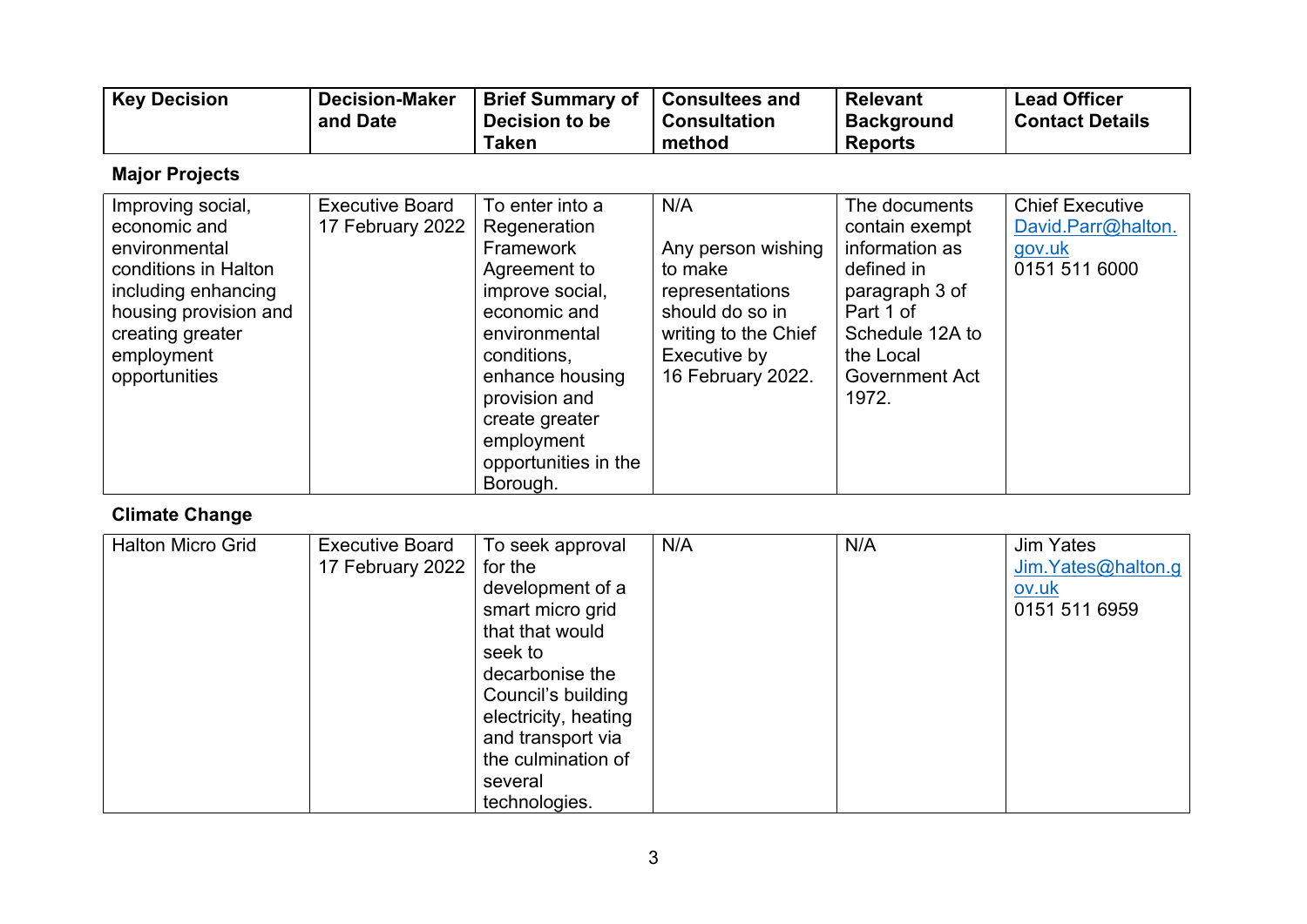| <b>Key Decision</b> | <b>Decision-Maker</b> | <b>Brief Summary of</b>                                                                                                                                                                                                                                                                                                                                                                                                                                                                                                                                                             | <b>Consultees and</b>         | <b>Relevant</b>                     | <b>Lead Officer</b>    |
|---------------------|-----------------------|-------------------------------------------------------------------------------------------------------------------------------------------------------------------------------------------------------------------------------------------------------------------------------------------------------------------------------------------------------------------------------------------------------------------------------------------------------------------------------------------------------------------------------------------------------------------------------------|-------------------------------|-------------------------------------|------------------------|
|                     | and Date              | Decision to be<br><b>Taken</b>                                                                                                                                                                                                                                                                                                                                                                                                                                                                                                                                                      | <b>Consultation</b><br>method | <b>Background</b><br><b>Reports</b> | <b>Contact Details</b> |
|                     |                       | The project will<br>increase the total<br>installed capacity<br>to 5.1MW and<br>connect the<br>additional solar PV<br>generators and<br>building loads via<br>the installation of a<br>High Voltage ring<br>between the<br>following Council<br>sites in central<br>Widnes:<br>Halton Stadium,<br>$\bullet$<br>Lower House<br>Lane, Widnes<br>WA87DZ<br>The Municipal<br>$\bullet$<br>Offices,<br>Kingsway,<br>Widnes WA8<br>7QF<br>The New HBC<br>$\bullet$<br>Leisure Centre,<br>Ellis Street,<br>Widnes, WA8<br>7AP<br>The Lower<br>$\bullet$<br>House Lane<br>Depot, WA8<br>7AW |                               |                                     |                        |